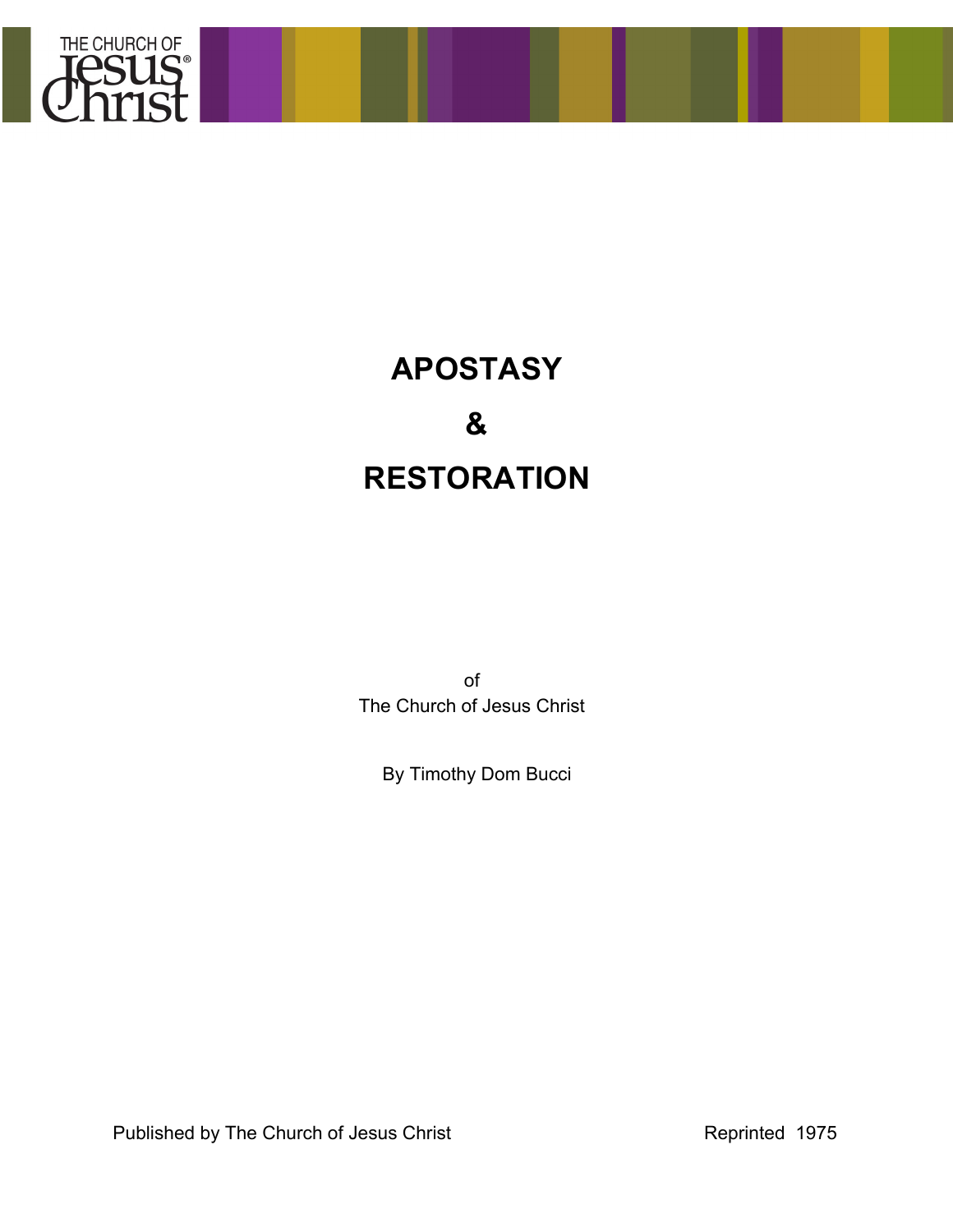#### Introduction

This pamphlet has been compiled with a few comments by the writer for the purpose of enlightenment to those who are unacquainted with Apostasy and Restoration.

Material used was taken principally from *A History of The Church of Jesus Christ* by W. H. Cadman and from the early history of the Church of 1830.

The Church of Jesus Christ believes that there was a complete apostasy from the New Testament church and from the fundamental principles of Christ which were taught by the Apostles and their immediate followers. The Apostasy consequently caused God to withdraw the power and authority of the Gospel from the earth. For about 200 years the Church was true to the Apostolic teaching, though Satan endeavored to thwart the plan of God from the beginning. In about the year of 560 A.D., a complete Apostasy was the result. Hundreds of years of ignorance and superstition, and eventually what is now called the Roman Catholic Church, usurped in place of The Church of Jesus Christ.

In the early part of the sixteenth century, Martin Luther, William Tyndall and others gave the world the open Bible and he result was Reformation and many denominations. The Reformation was a stepping stone to the Restoration.

Catholicism claims a succession, Protestantism a reformation, and The Church of Jesus Christ a restoration.

In spite of divers religions in the world today, we believe in the spirit of tolerance. Toleration does not mean that we believe one religion is as good as another. Every true religious man believes that his religion is the best religion in the world. Aman who truly loves his own religion can have no animosity for a religion different from his, which someone else cherishes. Tolerance, then, until as St. Paul writes in the fourth chapter, thirteenth verse of the Ephesians, "Till we all come in the unity of faith $<sub>1</sub>$  and of the</sub> knowledge of the Son of God, unto a perfect man, unto the measure of the stature of the fullness of Christ"

This church firmly believes that Joseph Smith, Jr., who was the principal character of the restoration, was inspired of God, and was used as an instrument in His hands, but we do not accept or endorse some of the things attributed to Joseph Smith, Jr., in the way of doctrine and revelation.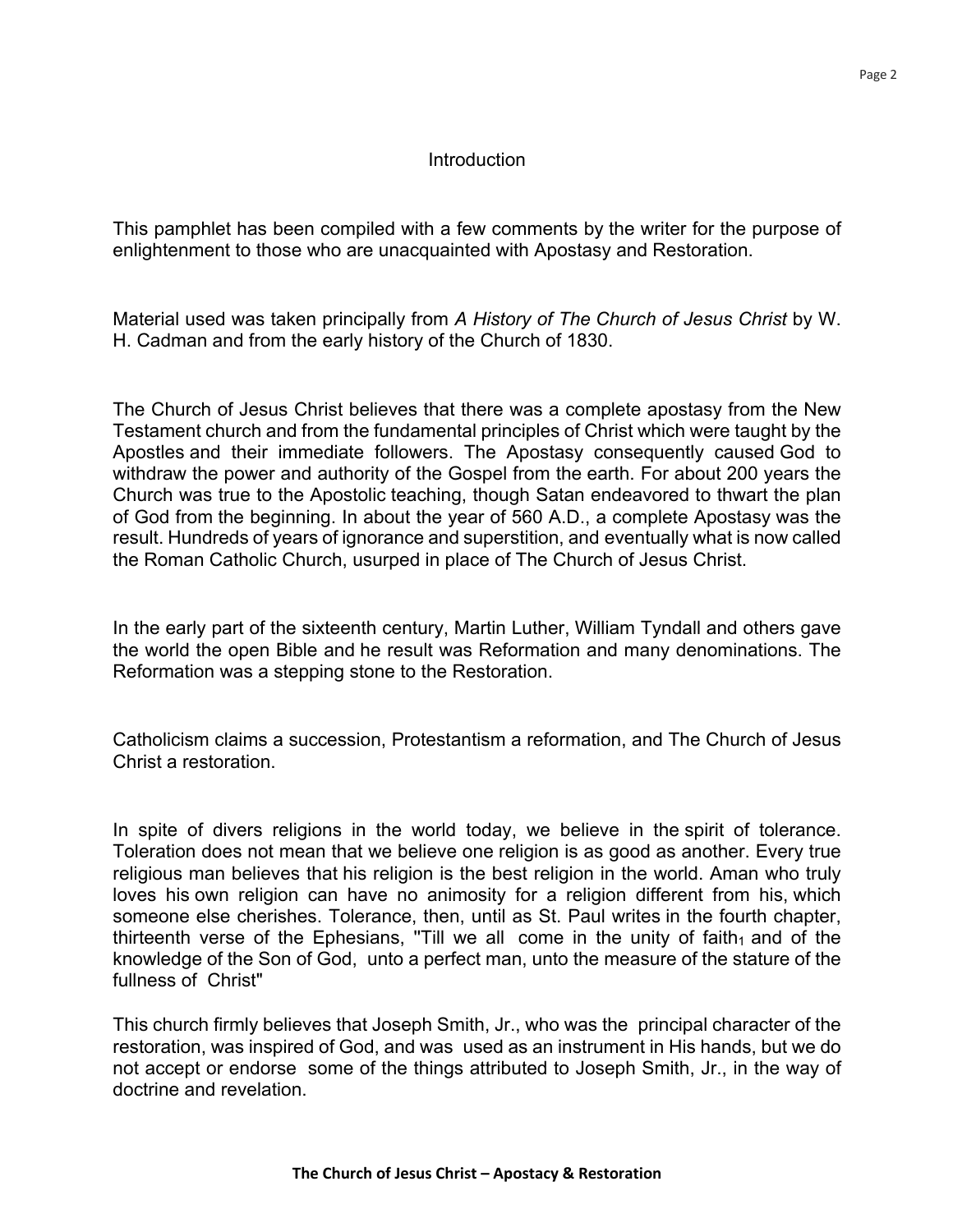We also declare and affirm that William Bickerton, the first president of this church, was instrumentally used by the hand of God in bringing about The Church of Jesus Christ, organized July 7, 1862, at Greenock, Pennsylvania and incorporated June 18, 1865, at Pittsburgh, Pennsylvania.

I shall endeavor to give sufficient evidence from the Holy Scriptures that there was an Apostasy and a Restoration. You who are seeking the truth I urge to investigate and examine these things that are written. The Apostle Paul said, "Prove all things, hold fast that which is good" (I Thessalonians 5:21).

## APOSTASY IN THE SCRIPTURES

The Apostasy, according to Webster's dictionary, is "the forsaking or abandonment of what one has hitherto professed or adhered to as faith, principle or party."

It is apparent that all Christian denominations base their faith and doctrine upon the Holy Scriptures. Let us examine various prophecies in the Bible concerning Apostasy.

Jesus said," ... from the days of John the Baptist until now the kingdom of heaven suffereth violence, and the violent take it by force" (Matthew 11:12).

Paul said, "For I know this, that after my departing shall grievous wolves enter in among you not sparing the flock. Also, of your own selves shall men arise speaking perverse things to draw away disciples after them. Therefore, watch and remember, that by the space of three years I ceased not to warn every one night and day with tears" (Acts 20:29- 31).

And to Timothy, Paul writes, "For the time will come when they will not endure sound doctrine, but after their own lust shall they heap to themselves teachers, having itching ears and they shall turn away their ears from the truth, and shall be turned unto fables" (TI Timothy 4:3-4).

The ancient saints of Thessalonia troubled about the second coming of the Lord Jesus, and Paul says, "Let no man deceive you by any means; for that day shall not come, except there come a falling away first, and that man of sin be revealed, the son of perdition" (II Thessalonians 2:3).

And John the Divine in the vision which he saw while banished on the Isle of Patmos writes, "And it was given unto him to make war with the saints, and to overcome them and power was given him over all kindreds, and tongues, and nations" (Revelation 13:7).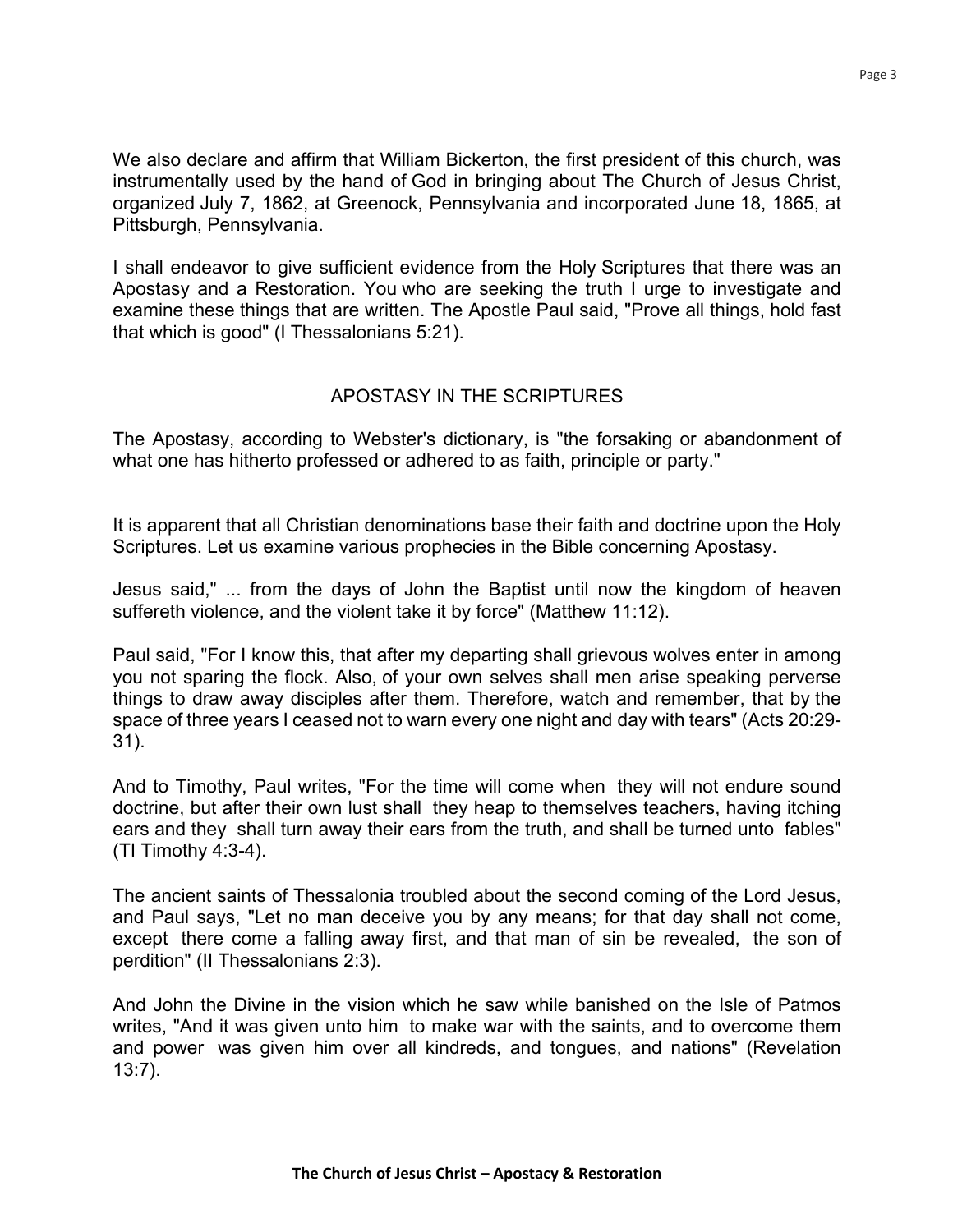Other Scriptures also foretold of the Apostasy and false teaching that would be introduced and specifically states that the laws and ordinances would be changed. As a result of the Apostasy many gospel truths were perverted, which led many into grievous errors of faith and practice. Some thought they could be saved by faith without works, others by introducing infant baptism, sprinkling and pouring in place of immersion, disregarding the imposition of hands for the reception of the Holy Ghost. In many instances, superstition arose, and various changes were made in doctrine and church organization. The apostolic and prophetic offices and also the spiritual gifts ceased. Against such changes Jesus and holy men of God warned the church. "Whosoever transgresseth and abideth not in the doctrine of Christ, hath not God" (II John I :9).

I believe that I have given sufficient evidence that there was a falling away of the true church.

### RESTORATION IN THE SCRIPTURES

As there are prophecies that foretold of the falling away so are there prophecies that foretold the restoration of the true church and the Lord's work in the latter days which is preparatory to the second coming of Jesus Christ.

When the disciples inquired of Jesus for a sign of His coming and the end of the world, He gave them this sign, "And this gospel of the kingdom shall be preached in all the world for a witness unto all nations; and then shall the end come" (Matthew 24:14).

The prophet Daniel, seeing the Apostasy, clearly prophesies of a restoration. In the book of Daniel, 2:44, he says, "In the days of these kings shall the God of heaven set up a kingdom, which shall never be destroyed, and the kingdom shall not be left to other people, but it shall break in pieces and consume all these kingdoms and it shall stand forever."

The Lord at work in the restoration is clearly evident in the last days.

The apostle John saw in vision the restoration. He writes, "And I saw another angel fly in the midst of heaven, having the everlasting gospel to preach unto them that dwell on the earth, and to every nation, and kindred, and tongue, and people, Saying with a loud voice, Fear God, and give glory to Him for the hour of His judgment is come" (Revelation 14:6,7).

The coming of an angel to Joseph Smith, Jr., who was the principal character in the restoration, was therefore in fulfillment of the Scriptures.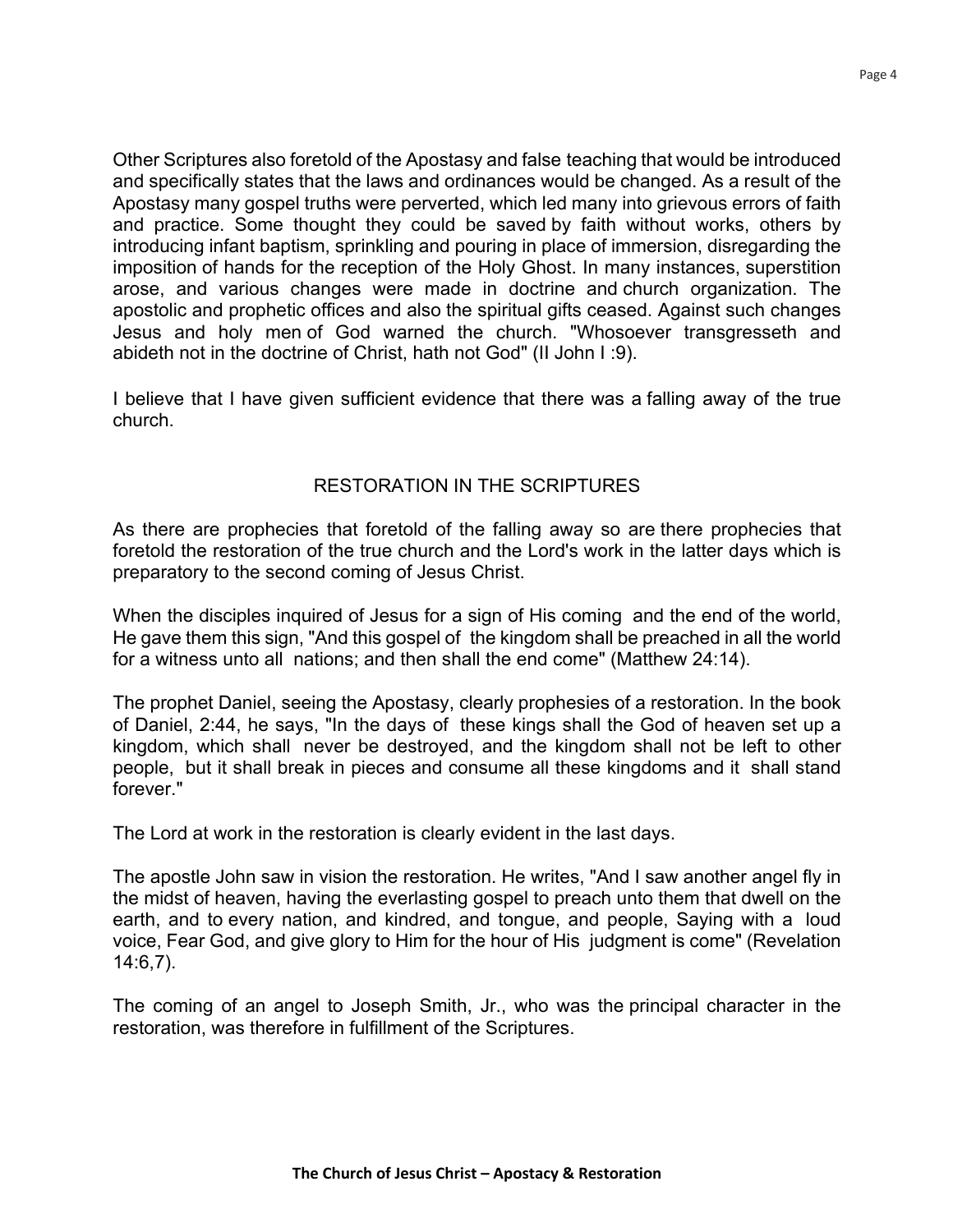#### BRIEF ACCOUNT OF JOSEPH SMITH, JR. 'S EXPERIENCES

Joseph Smith, Jr., was born in the year of 1805 on the 23rd day of December, at Sharon, Windsor County, Vermont, USA. When he was about ten years old, his father and the family moved to Palmyra, New York, and later moved to Manchester, a town not far from Palmyra. Soon after this, he says there arose an unusual excitement on the subject of religion in the community and his father's family was mostly converted to the Presbyterian faith, while he himself was partial to the Methodist. He was young, but still his mind was capable of detecting the spirit of strife and confusion that existed with the various denominations of his day and being so young, he felt that it was impossible for him to decide which of the different churches was right, so he joined none of them.

His mind was naturally stirred and while reading his Bible one day, he read in the first chapter of the epistle of James, the fifth verse, "If any of you lack wisdom let him ask of God, that giveth to all men liberally and upbraideth not: and it shall be given him." He said that never did any passage of Scripture come with more power to the heart of man than this did at this time to his. After much reflection on the matter, he went to the woods alone and bowed to his God in prayer, for he lacked wisdom and needed it badly. As he did so he had a terrible struggle with the enemy of his soul and the powers of darkness surrounded him. For a time, he thought he was doomed to destruction. Suddenly a light shone down upon him brighter than the sun and he found himself delivered from the enemy which had held him bound. As the light shone down on him, a personage appeared, whose glory was beyond expression and a voice spake unto him saying, "This is my beloved Son; hear ye him." The young man's object in prayer was that he might be given wisdom to decide which of the churches he should join. The voice which spake told him not to join any of them for their creeds were an abomination in his sight. This was in the year 1820.

Joseph said, "I continued to pursue my common vocation in life until the 21st of September, 1823, all the time suffering severe persecution at the hands of all classes of men, both religious and irreligious, because I continued to affirm that I had seen a vision. During the space of time which intervened between the time I had the vision and the year 1823 having been forbidden to join any of the religious sects of the day and being of more tender years and persecuted by those who ought to have been my friends and to have treated me kindly and if they supposed me to be deluded to have endeavored in a proper and affectionate manner to have reclaimed me, I was left to all kinds of temptations and mingling with all kinds of society. I frequently fell into many foolish errors and displayed the weakness of youth and the foibles of human nature which I am sorry to say, led me into divers temptations, offensive in the sight of God. In making this confession, no one need suppose me guilty of any great or malignant sins, a disposition to commit such was never in my nature. But, I was guilty of levity and sometimes associated with jovial company, etc., not consistent with the character which ought to be maintained by one who was called of God as I had been. This will not seem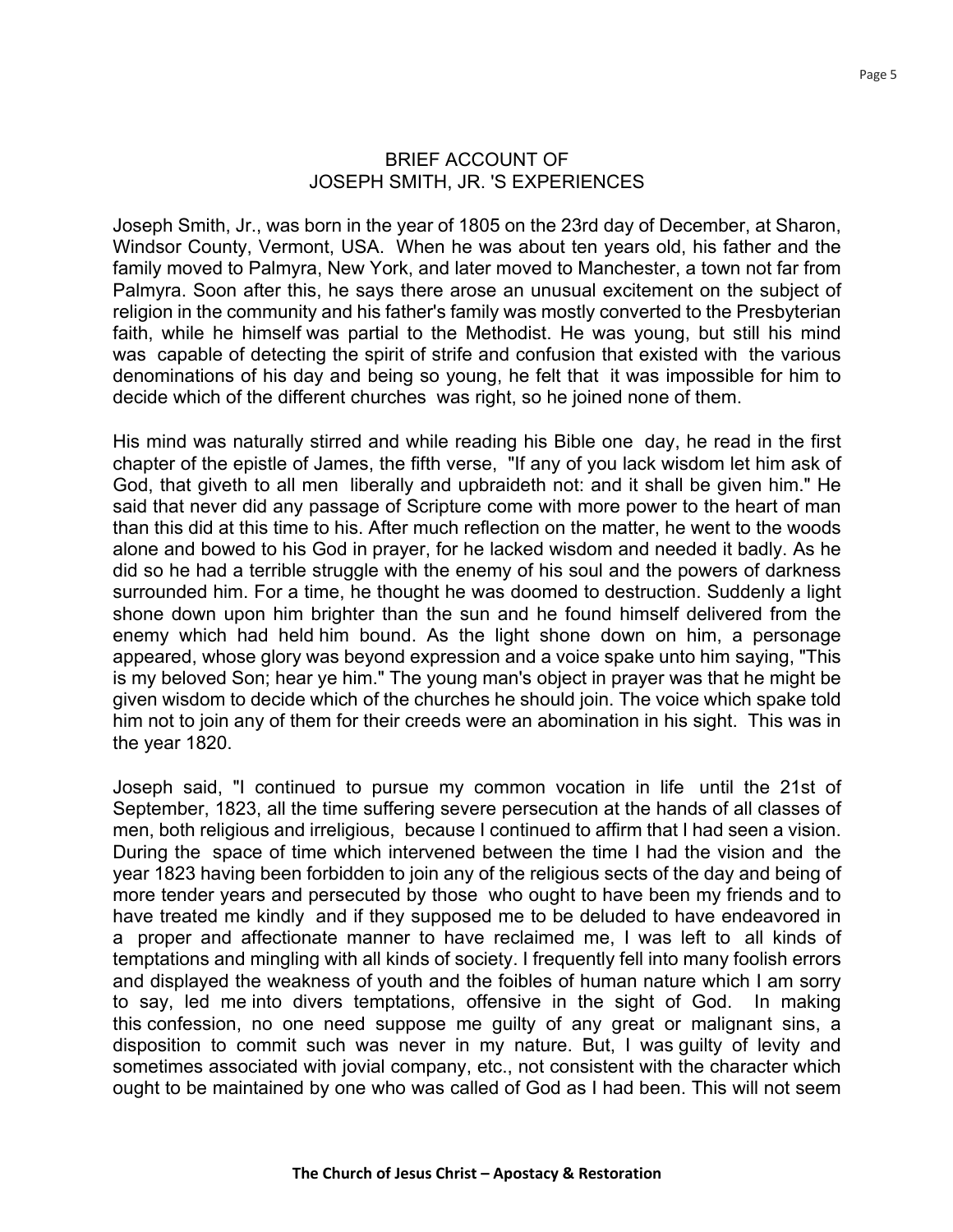very strange to anyone who recollects my youth and is acquainted with my native cheery temperament.

"In consequence of these things, I often felt condemned for my weakness and imperfection, when, on the evening of the above-mentioned 21st of September, after I had retired to my bed for the night, I betook myself to prayer and supplication to Almighty God for forgiveness of all my sins and follies, and also for a manifestation to me, that I might know of my state and standing before Him for I had full confidence in obtaining a divine manifestation as I previously had one. While I was thus in the act of calling upon God, I discovered a light appearing in my room, which continued to increase until the room was lighter than at noon day, when immediately a personage appeared at my bedside, standing in the air, for his feet did not touch the floor. He had on a loose robe of exquisite whiteness. It was a whiteness beyond anything earthly I had ever seen; nor do I believe that any earthly thing could be made to appear so exceedingly white and brilliant. His hands were naked and his arms also, a little above the wrist, so also were his feet naked as were his legs, a little above his ankles. His head and neck were also bare. I could discover that he had no other clothing on but his robe, as it was open, so that I could see into his bosom. Not only was his robe exceedingly white but his whole person was glorious beyond description and his countenance truly like lightning. The room was exceedingly light but not so very bright as immediately around his person.

"When I first looked upon him, I was afraid, but the fear soon left me. He called me by name and said unto me that he was a messenger sent from the presence of God to me and that his name was Moroni, that God had a work for me to do and that my name should be had for good and evil among all nations, kindreds, and tongues, or that it should be both good and evil spoken of among all people. He said there was a book deposited, written upon gold plates, giving an account of the former inhabitants of this continent and the source from whence they sprang. He also said that the full ness of the everlasting Gospel was contained in it as delivered by the Savior to the ancient inhabitants, also, that there were two stones in silver bows and these stones fastened to a breastplate, constituted what is called the Urirn and Thummim, deposited with the plates, and the possession and use of these stones was what constituted Seers in ancient or former times and that God had prepared them for the purpose of translating the book.

"After telling me these things, he commenced quoting the prophecies of the Old Testament. He first quoted part of the third chapter of Malachi and he quoted also the fourth or last chapter of the same prophecy, though with a little variation from the way it reads in our Bibles.

"In addition to these, he quoted the eleventh chapter of Isaiah, saying that it was about to be fulfilled. He quoted also the third chapter of Acts, twenty-second and twenty-third verses, precisely as they stand in our New Testament. He said that that prophet was Christ, but the day had not come yet when they who would not hear his voice should be cut off from among the people but soon would come. He also quoted the second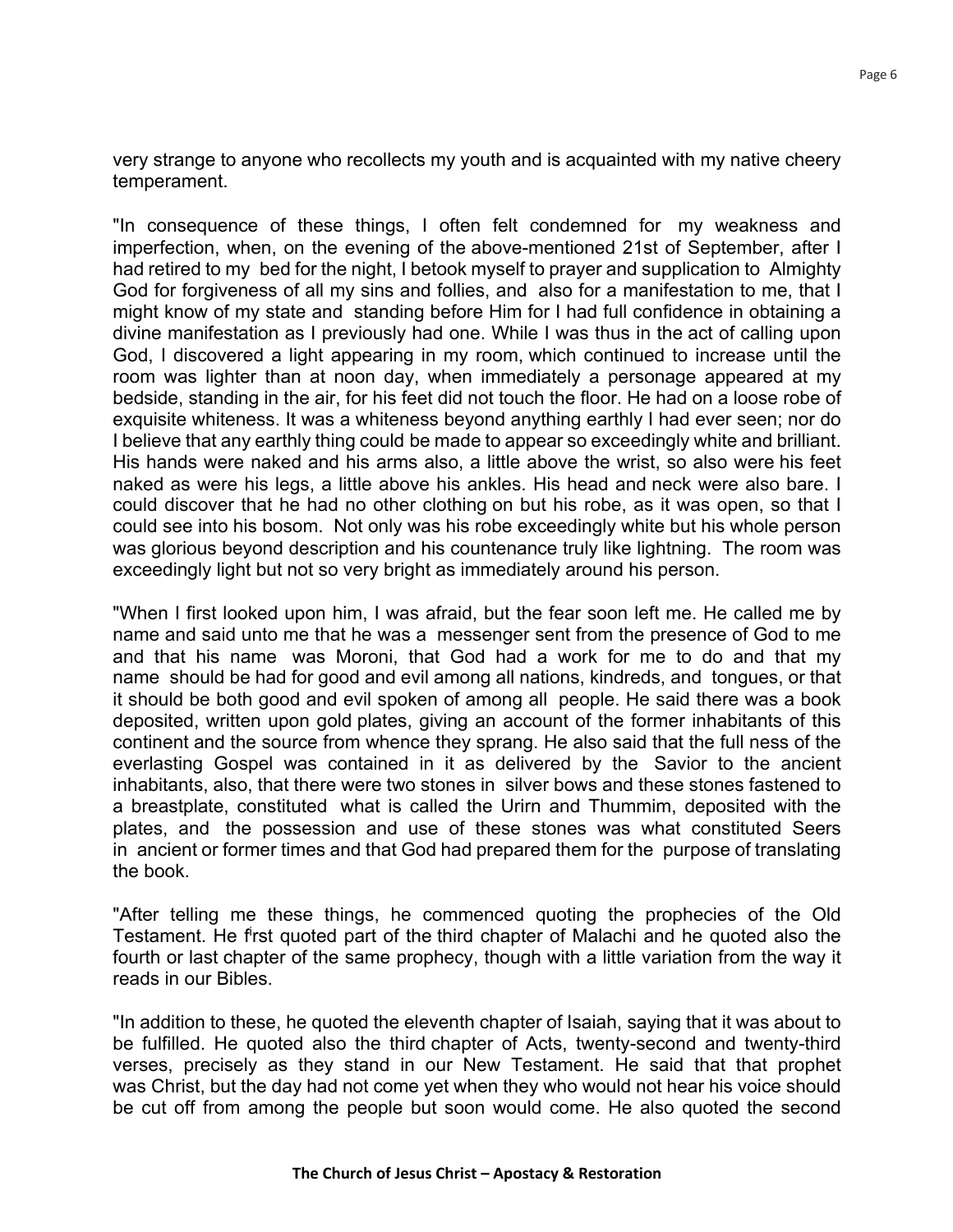chapter of Joel from the twenty eighth verse to the last. He also said that this was not yet fulfilled but was soon to be. And he further stated that the fullness of the Gentiles was soon to come in. He quoted many other passages of Scripture and offered many explanations which cannot be mentioned here.

"Again, he told me that when I got those plates of which he had spoken for the time that they should be obtained was not yet fulfilled. I should not show them to any person neither the breastplate with the Urim and Thummim - only to those to whom I should be commanded to show them. If l did, I should be destroyed. While he was conversing with me the vision was open to my mind that I should see the place where the plates were deposited, and that so clearly and distinctly that I knew the place again when I visited it. After this communication, the light gathered around him immediately and he appeared to ascend into heaven, the room becoming dark as it was before. But before the night was over, he returned for the second and third time repeating over again to me the same things as before and added caution to me, telling me that Satan would try to tempt me to get the plates for the purpose of getting rich. This he forbade me, saying that I must have no other object in view in getting the plates but to glorify God, and must not be influenced by any other motive than that of building His Kingdom; otherwise, I could not get them. He informed me, too, that great judgments were coming upon the earth, with great desolations by famine, sword, and pestilence; and that these grievous judgments would come on the earth in this generation.

"I shortly after arose from my bed and, as usual, went to the necessary labors of the day; but in attempting to work as at other times I found my strength so exhausted as to render me entirely unable. My father, who was laboring along with me, discovered something to be wrong with me, and told me to go home. I started with the intention of going to the house; but in attempting to cross the fence out of the field where we were, my strength entirely failed me, and I fell helpless on the ground, and for a time was quite unconscious of anything. The first thing that I can recollect was a voice speaking unto me, calling me by name. I looked up, and beheld the same messenger standing over my head, surrounded by light as before. He then again related unto me all that he had related to me the previous night and commanded me to go to my father and tell him of the vision and commandments which I had received. I obeyed; I returned to my father in the field and rehearsed the whole matter to him.

"He replied to me that it was of God and told me to go and do as commanded by the messenger. I left the field and went to the place where the messenger had told me the plates were de posited; and owing to the distinctness of the vision which I had concerning it, I knew the place the instant that I arrived there.

"Convenient to the Village of Manchester, Ontario County, New York, stands a hill of considerable size and the most elevated of any in the neighborhood. On the west side of this hill, not far from the top, under a stone of considerable size, lay the plates, deposited in a stone box. This stone was thick and rounding in the middle on the upper side then thinner towards the edges, so that the middle part of it was visible above the ground, but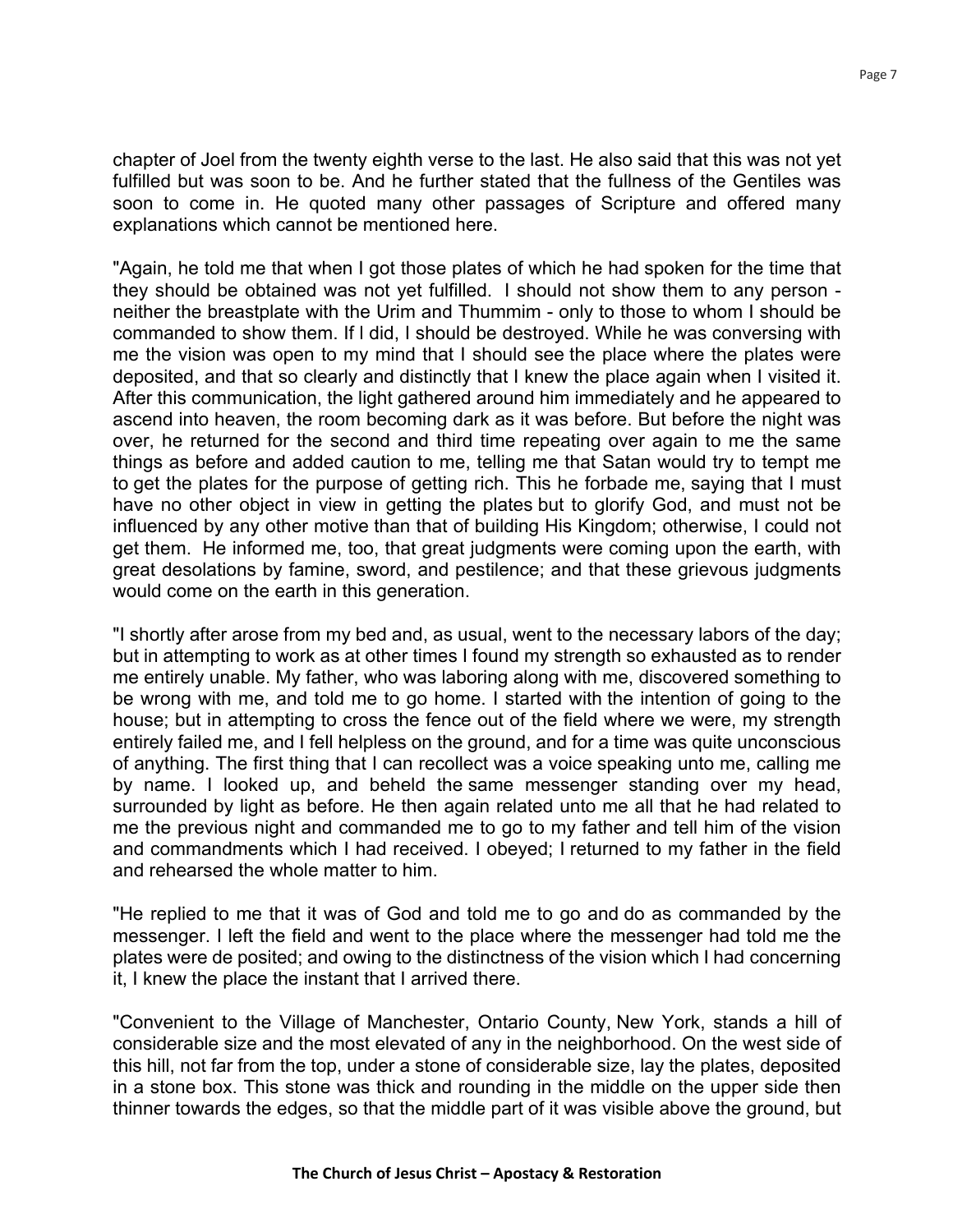the edge all around was covered by earth. Having removed the earth, I obtained a lever, which I got fixed under the edge of the stone, and with a little exertion raised it up. I looked in and there did I behold the plates, the Urirn and Thummim, and the breastplate, as stated by the messenger. The box in which they lay was formed by laying stones together in some kind of cement. In the bottom of the box lay two stones crosswise of the box, and on these stones lay the plates and the other things with them.

"I made an attempt to take them out, but was forbidden by the messenger, and was again informed that the time for bringing them forth had not yet arrived, neither would it, until four years from that time; but he told me that I should come to that place precisely in one year from that time, and that he would be there to meet me, and that I should continue to do so until the time should come for obtaining the plates. Accordingly, as I had been commanded, I went at the end of each year, and at each time I found the same messenger there, and received instruction and intelligence from him at each of our inter views, respecting what the Lord was going to do, and how and in what manner His Kingdom was to be conducted in the last days.

"In September of 1827, the heavenly messenger delivered the plates to me, and by the gift and power of God they were translated into the English language. This was presented to the world in 1829-1830 as the Book of Mormon."

The Book of Mormon, sometimes referred to as the Nephite Records, was prophesied of in the Bible, found in Isaiah 29:4. The prophet speaks of a people who are to be brought down and speak out of the ground, and in the eleventh verse he speaks of the words of a book that is sealed, and is delivered to one that is not learned ... etc. The prophet Ezekiel, in 37:15, 16 speaks of the stick of Ephraim (Book of Mormon), stick of Judah (Holy Bible), in other words, two records, and says they are to become one in the hand of God. The foregoing Scriptures are given as evidence that a record should come forth including a restoration of the Gospel of Jesus Christ to earth and that the aforementioned Joseph Smith, Jr., was used as an instrument in the hand of God in fulfillment of Scripture.

Oliver Cowdery was his principal scribe and along with a few other witnesses, they formed a church and effected an organization according to law, on April 6, 1830. Joseph Smith and Oliver Cowdery had already baptized each other, and along with others, they were commissioned from on high to preach the everlasting Gospel. They made many converts and in a short time they located at Kirtland, Ohio, where they built a Temple. Trouble arose for them at this place and in a few years, they emigrated to the state of Missouri and, like the people of God in all ages, persecution seemed to be their lot. They were eventually driven out of that state, and found a haven in Illinois, which was, however, of short duration. But through their industry they built a city there, known as Nauvoo, and in it constructed a Temple for the worship of God. Since the day that Joseph Smith declared he had had a vision, trouble seemed to follow him and his brethren in Christ. This finally culminated in the arrest of him and his brother, Hyrum, and they were put in jail at Carthage, Illinois, where they were killed by a mob of men on June 27, 1844.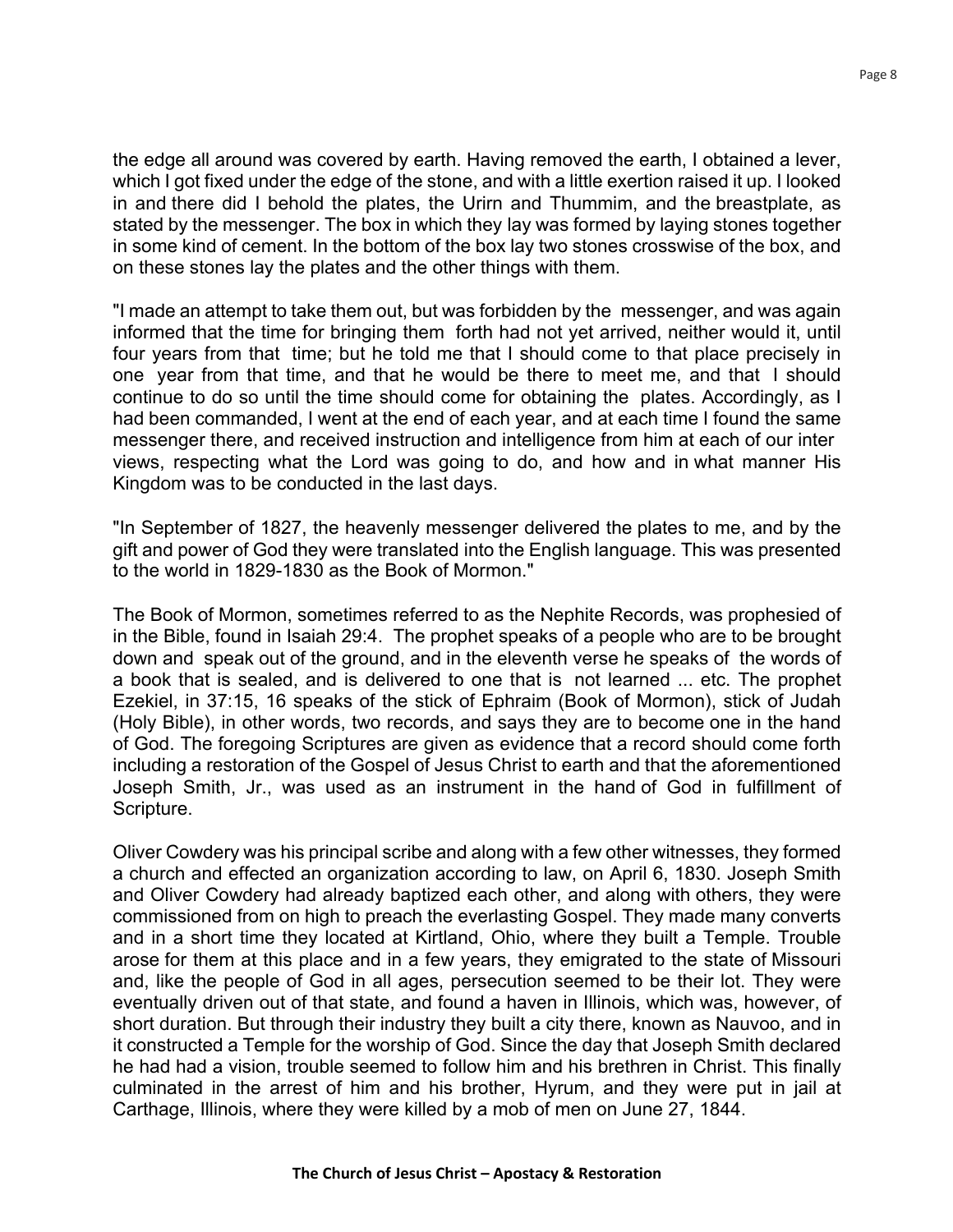The slaying of Joseph Smith seemed to throw wide open the door to those who had ambitions for leadership. However, since it is the purpose to chronicle the history of The Church of Jesus Christ which was organized in 1862 at Green Oak, PA, we will not go into unnecessary details of the many divisions that took place soon after June 27, 1844, the date of the martyrdom of Joseph and Hyrum Smith. But it is expedient to name some of the most prominent leaders of that time. One writer presents Brigham Young as the ablest leader of the day, possessed with a cruel and remorseless ambition. He led a large body of the people to what is now known as the state of Utah. They have avowed and defended the doctrines of polygamy and celestial marriage, as well as other doctrines equally as absurd, which The Church of Jesus Christ absolutely rejects and denounces as false. Other leaders of factions were Strang, Cutler, Hedrick, Lyman Wright, and Sidney Rigdon, who had been first counsellor to Joseph Smith. There were others but to mention all would not aid in accomplishing my purpose in writing this account. Later, some factions merged and organized the Reorganized Church of Jesus Christ of Latter Day Saints, with the younger Joseph Smith, son of the former Joseph Smith, at their head; this occurred in 1860. They withstood Brigham Young and his followers, especially on the doctrine of polygamy, but have absorbed other doctrines equally as false according to the word of God. They contend that Joseph was the legal successor to his father as the head of the church; consequently, this line of succession has resulted in the grandson of the martyred Joseph, Frederick M. Smith, to become the head of their organization.

The Church of Jesus Christ, present headquarters at Monongahela, PA, rejects this principle of authority descending from father to son and declares that there is nothing in the teachings of Christ to sustain it. The Reorganized Church also declares the doctrine of baptism for the dead, a tenet of their faith, but they do not practice it; hence, while they denounce the Utah people on the question of polygamy, they themselves are equally wrong on other matters.

The followers of Mr. Hedrick are known as the Church of Christ, with headquarters at Independence, MO. They have been but few in numbers but in late years they have increased considerably by dissenters from the aforesaid Reorganized Church, which also has headquarters at Independence, MO.

Sidney Rigdon, previously mentioned, was Joseph Smith's right-hand counselor, and as such the reins of government would fall upon him; at least, until one could have been lawfully elected to fill the vacancy caused by the tragedy at the Carthage jail.

The United States Government provides for the election of a president and a vicepresident, and in case of the death of the former, we look to the latter. This, we believe, appeals to good reason, and as a nation we have passed through these experiences without being tom asunder.

Joseph Smith, Jr., Oliver Cowdery, Sidney Rigdon and their little band of converts, being commissioned from heaven, preached faith, repentance, baptism, and the laying on of hands for the reception of the Holy Ghost. William Bickerton, the first president of this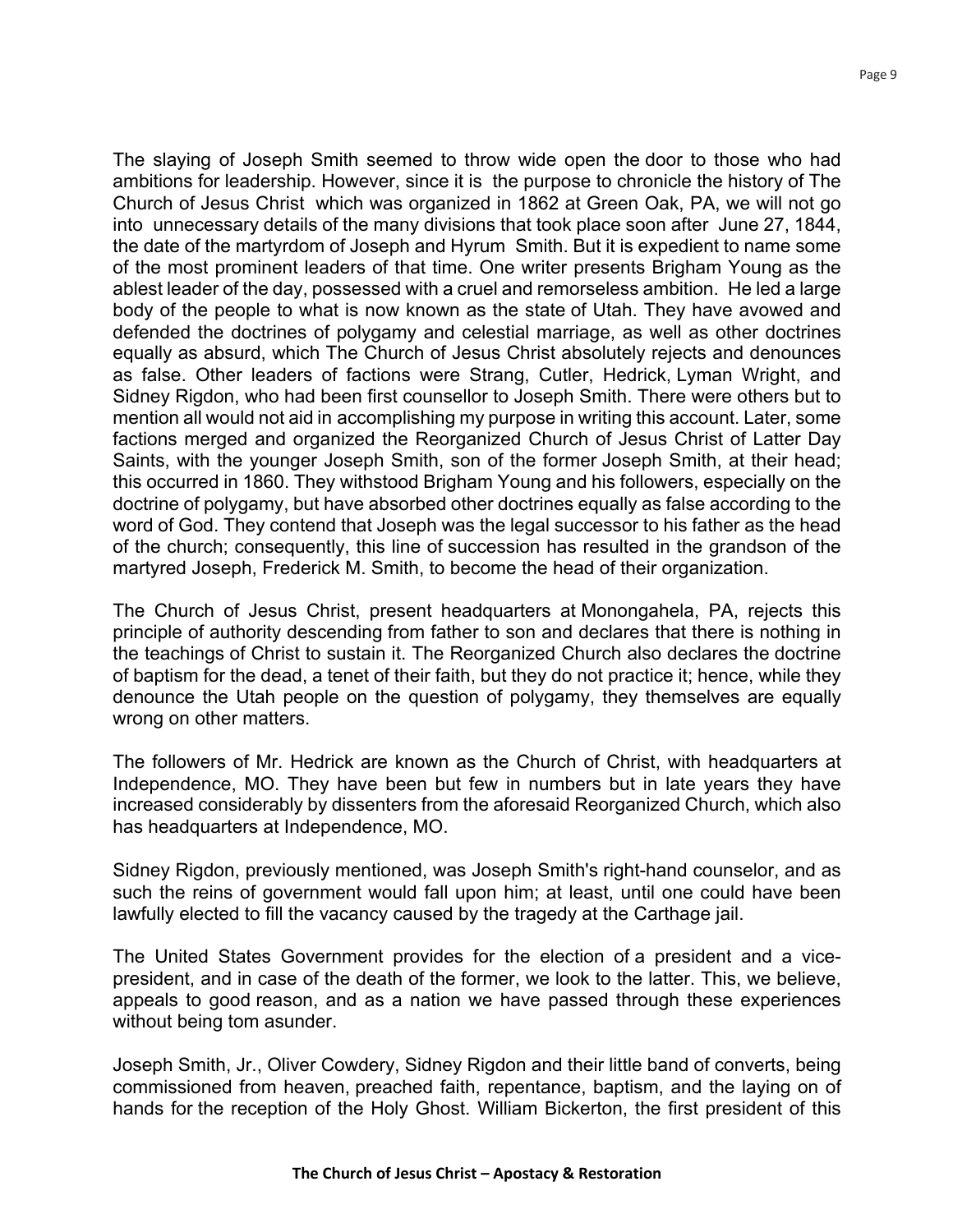church, was baptized by an elder of Rigdon 's following, and later was ordained into the priesthood. This organization of Rigdon 's must have been short-lived, for Brother Bickerton in his writings speaks of the Church becoming disorganized.

#### BICKERTON'S TESTIMONY

William Bickerton was a member of the Methodist Church, until he heard the Gospel of Jesus Christ preached, in the year of our Lord 1845. He says, "I was convinced of the doctrines of Christ, viz., faith, repentance and baptism by immersion for the remission of sins, and the laying on of hands for the gift of the Holy Spirit and its affects is according to St. Paul's writing. There is but one Holy Spirit, and whether Jews or Gentiles, bond or free, we have been all made to drink of the same spirit, for to one is given the word of wisdom, to another the word of knowledge, by the same spirit, and so forth and Jesus says, 'signs shall follow them that believe, in my name shall they cast out devils, they shall speak with new tongues, they shall take up serpents; and if they drink any deadly thing it shall not hurt them; they shall lay hands on the sick and they shall recover.' And I was never taught such a gospel; so I left them as a member in good standing, and was baptized into Christ and put Him on. I received the gift of the Holy Spirit at the laying on of hands, and the signs have followed me. I have spoken with new tongues, and have had the interpretations, and I have seen the sick healed, and I have been healed myself, so that I know that the Gospel is the power of God. I entered the Church under Elder Rigdon 's organization, I was called by the Holy Spirit to be an Elder. I received ordination and the power of God came down and sealed that office upon me, I went forward preaching to all that would hear. I was afterwards called into the quorum of seventies. I received ordination the second time, but the Church became disorganized. Here I was left to myself. I paused to know what course to pursue. I knew my calling was from Heaven, and I also knew that a man cannot build up the Church of Christ without divine commandment from the Lord, for it would only be sectarian ism, and man's authority.

"But the Lord did not leave me; no, He showed me a vision, and in the vision I was on the highest mountain on the earth; and He told me that if l did not preach the Gospel I would fall into a dreadful chasm below, the sight thereof was awful. I moved with fear, having the Holy Spirit with me. Here I was, none to assist me, and without learning, popular opinion against me, and the Salt Lake Mormons stood in the way. I could not turn back unto Methodism again. No, I knew they had not the Gospel. I stood in contemplation. The chasm was before me, no other alternative but to do my duty to God and man. I went ahead preaching repentance towards God, and faith in the Lord Jesus Christ. Some believed my testimony and were baptized, and we met together. The Lord met with us, and we could many times sing with the poet, 'The spirit of God, like a fire is burning, the latter-day glory begins to come forth. The visions and blessings of old are returning. The angels are coming to visit the earth.' We had not as yet partaken of the Lord's Supper, when the Lord appeared in vision, and told me to administer it. We met together from time to time, and I felt it to be the will of God to call and ordain other Elders. I did so and they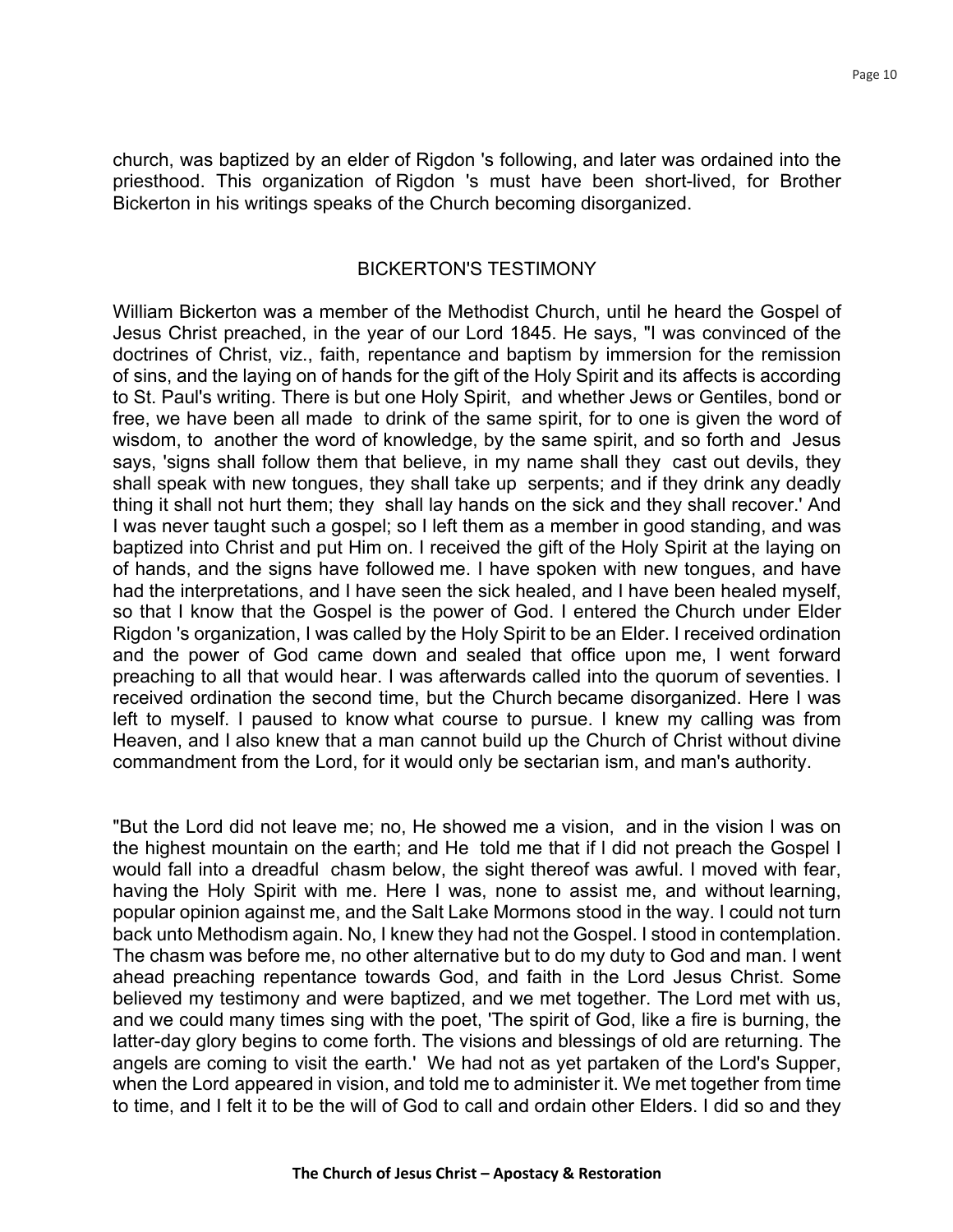assisted me in helping forward the good work of God. We also met together in council, and the Lord revealed Himself unto us in divers ways.

"One evening after I had baptized three, I retired to rest, and a glorious vision appeared before me. I saw a beautiful table spread over, with everything that was desirable of the rich bounties of Heaven, and the Saints feasting themselves; there was no end to it, as far as I could see. I saw myself sitting at the head of it; and while in the vision the glory of God filled the room. No mortal man can tell what I felt on that occasion, while a cloud of divine glory rested upon me. To the world this might appear to be imagination, but to me a reality, a divine reality, that years cannot erase from my memory. I might fill up pages of what we have received, but we give our testimony to the world, that we know that there is a God in Heaven, and He changes not, and that He does reveal himself in this our day and generation, as He did in days of old. Yes, blessed be His high and Holy Name forever, for His unchangeableness; for as our Saviour said, while here on earth, if any man will do His will, He shall know of the doc trine, whether it be of God, or I speak of myself. And again, the Prophet Joel says, speaking of the last days, 'And it shall come to pass afterwards, I will pour out my spirit upon all flesh, and your sons and your daughters shall prophesy, your old men shall dream dreams, your young men shall see visions, and also upon the servants and upon the handmaids in those days will I pour out my spirit, and I will show wonders in the Heavens and in the earth; blood and fire and pillars of smoke. The sun shall be turned into darkness, and the moon into blood, before the great and terrible day of the Lord come.' And  $w^h$ ile waiting before the Lord in a sacrament meeting, the word of the Lord came unto me saying, 'I accept of you this day as my Church to whom my servant John was commanded to write, while in the spirit, on the Lord's day, and to the angel of the Church of Philadelphia write; these things saith he that is Holy, he that is true, he that hath the key of David, he that openeth and no man shutteth, and shutteth, and no man openeth; I know thy works; behold I have set before thee an open door, and no man can shut it, for thou hast a little strength, and hast kept my word, and hast not denied my name. Behold I will make them of the synagogue of Satan, which say they are Jews, and are not, but do lie, Behold I will make them to come and worship before thy feet; and to know that I have loved thee, because thou hast kept the word of my patience, I also will keep thee from the hour of temptation which shall come upon all the world to try them that dwell upon the earth. Behold I come quickly; hold that fast which thou hast, that no man take thy crown. Him that overcometh will I make a pillar in the temple of my God, and he shall go no more out; and I will write upon him the name of my God, and the name of the city of my God which is new Jerusalem, which cometh down out of Heaven from my God, and I will write upon him my new name. He that hath an ear let him hear what the spirit saith unto the Churches.' Again, shortly after, while we were assembled together, the word of the Lord came unto me again, saying, 'The Lord I am God, the Lord I am God; therefore you are of them that will not turn aside, therefore will I bless you.'

"We then began to increase in numbers and formed ourselves into conferences. Elders were called and ordained, and the Lord being with us, the signs followed the believers, the gifts of the Spirit being made manifest in tongues and interpretations of tongues,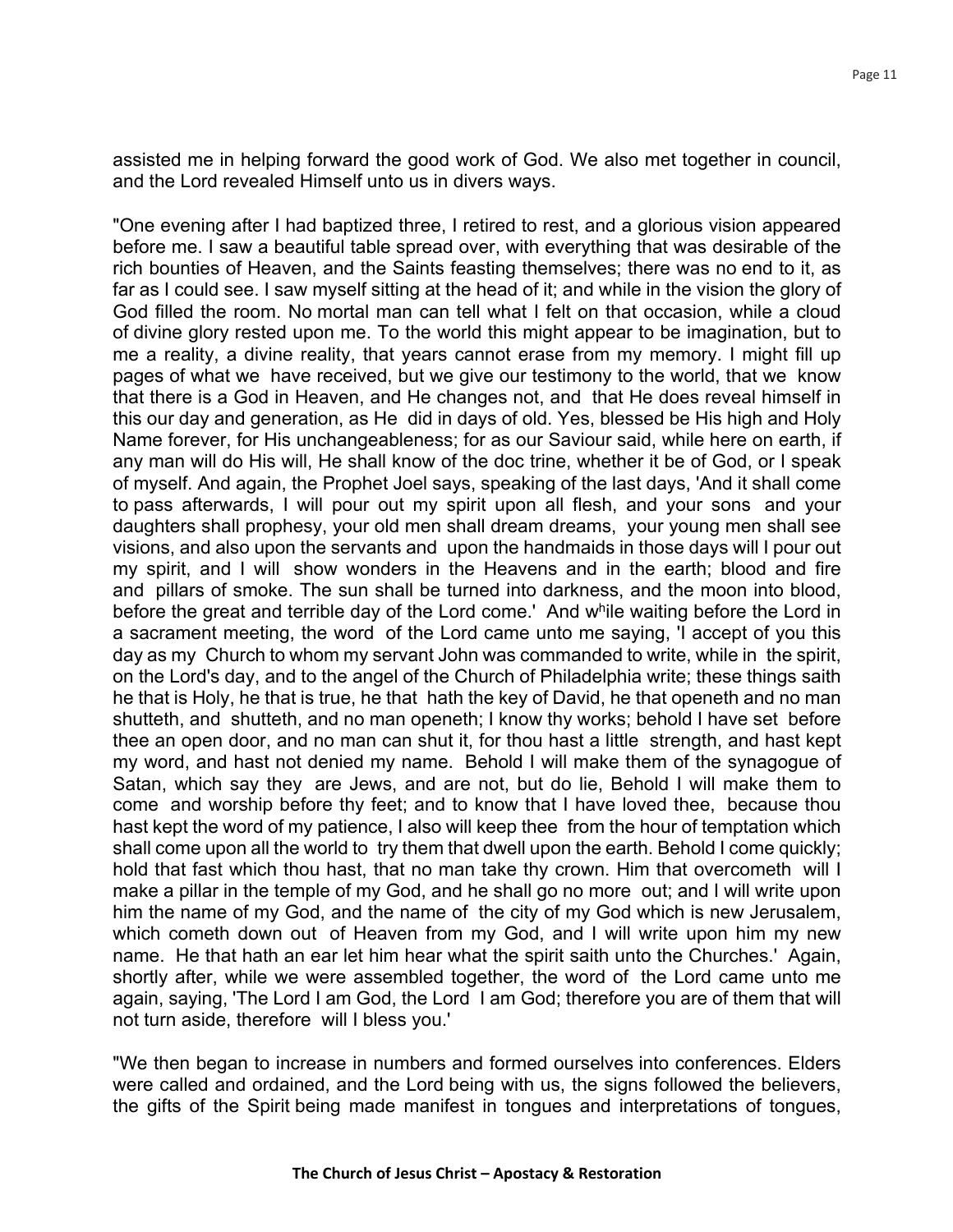prophecy, wisdom, knowledge, visions, dreams, faith, discerning of spirits, and the sick healed, and pains removed, so that we began to grow up into the knowledge of the Son of God, and the Lord our God made a covenant with us, that He would lay the ground work by us to perform a great work; and we are the stem, and every party that splits from us shall come to nothing. We now copy from the records of this Church the revelations and commandments that the Lord has given unto us as far as is requisite for this history and leave it with the reader. While waiting in conference before the Lord, the word of the Lord came unto us saying, 'Try me and prove me, and see if l will not open unto you the windows of Heaven and pour you out a blessing, so that there shall not be room enough to contain it.' And on the following Sabbath while we continued to wait before the Lord, the word of the Lord was fulfilled in our midst, for there were some complete} y overpowered by the power of God; and at this conference several of the brethren had visions, one of which we'll give.

"I saw in the vision the road that the Saints were traveling on; the foot of which road was in the waters and ascended gradually up to Heaven. It was as a straight and narrow road, so narrow that there was not room to turn either to the right or to the left; and on each side of the road was all manner of different kinds of beautiful flowers to tempt the Saints to pluck them, but under the flowers lay a great depth of mud, and the prettier the flowers the deeper the mud, so that if any one stepped aside to pluck any of the flowers, they were sure to stick fast in the mud; also, the road itself was so firm that many cannon balls that were fired at the road, could not even as much as make a mark upon it.

''Therefore, we must exclaim with the poet:

'How firm a foundation, ye Saints of the Lord, Is laid for your faith in His excellent word; What more can He say, than to you He hath said, You who unto Jesus for refuge have fled.'

and  $\ldots$ 

'Come see the road His hand has raised, And made the pathway plain. Nor need the travelers ever err, Nor ask the track in vain.'

"And again, in conference, the word of the Lord as it was given, 'Hear O my people, this is the word of the Lord unto you today, the Church must be one, and my people one, for unto you is committed the work of God, in these last days, and you my servants feed the flock of God, over which I have made you overseers, for great is the responsibility that rests upon you; for unto you are given the keys of this last ministry, and to lift the last warning voice to the world; therefore, be faithful to the end of your calling, Amen.' Therefore, we went from place to place, as the Spirit directed us, and the Lord confirmed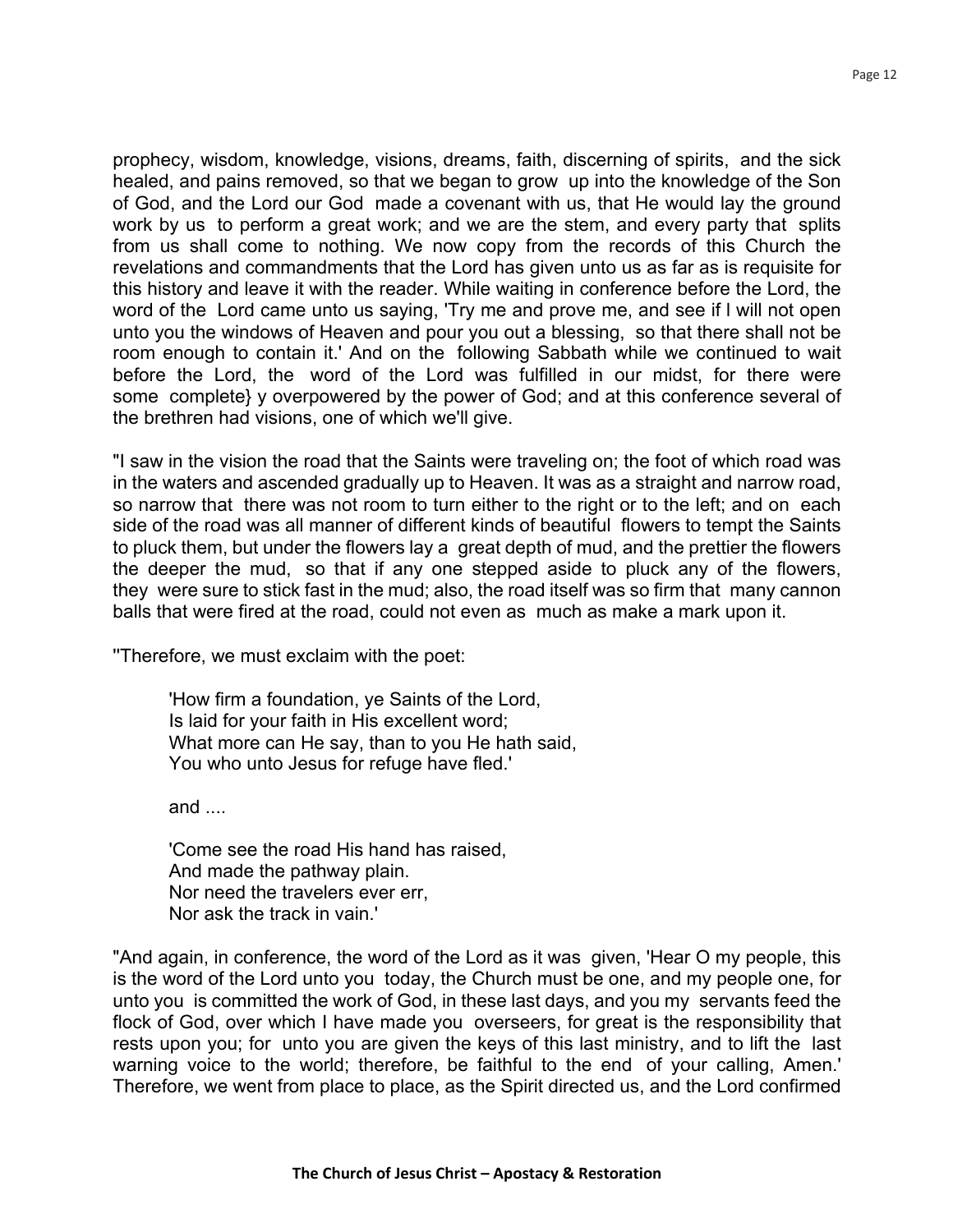our word, by the power of His Spirit with the signs following them who believed on the Lord Jesus Christ and obeyed His commandments.

"Again, in conference on July 4, 1860, it was felt to be the will of God that we meet again tomorrow in fasting and prayer, that the will of God might be fully made known unto us. Therefore, on the 5th of July, we met according to the will of God, in prayer and fasting, and the power of God was made manifest in our midst, in various ways, and a vision was given to one, which we will relate. 'I saw in a vision a woman, dressed all in white, come into the house, with a crown in her hand. In the crown were twelve stars; and she laid the crown upon the stand and said, this crown belongs to this Church, and then disappeared.'

"And again, in conference on July 9, 1861, the power of God was made manifest in the gifts and callings, for there were twelve of our number, chosen and called by the Holy Spirit to be Apostles of Jesus Christ in this last dispensation, and the power and spirit of God accompanied their callings, for we were made to rejoice with that joy that is unspeakable and full of glory. Hear also the word of the Lord given previous to the vision. 'Hear ye the word of the Lord God of Hosts today, I am the God of Abraham, Isaac, and Jacob. I sent forth my servant Joseph with a message of glad tidings to this generation; Him have they slain saith the Lord, my people have they persecuted, scattered and driven out, yet once again I have raised up another like unto Joseph, to lead forth my people; Him shall ye hear in all things. I decreed that I would set up an ensign, and raise up a standard; that ensign has been lifted, that standard raised, and now I have called forth my servant William Bickerton to lead forth my people and they shall go in and out and find pasture, and the world shall know that there is a God in Heaven; therefore touch not mine anointed, saith the Lord, Amen.' We wish it to be understood that this Church will only hearken unto the things that are presented by man, inasmuch as they are consistent with the teachings of our Lord and Saviour, Jesus Christ; as He is our great Law Giver.

"Yes, blessed be the Lord for His goodness towards us, in calling another like unto Joseph to carry on this glorious work, in these the latter days for as the Lord hath said, 'Behold I am God, and I am a God of miracles, and I will show unto the world that I am the same yesterday, today and forever; and I work not among the children of men save it be according to their faith.'

"Therefore, awake, awake, O ye people, and give heed to what is contained in these pages. As we are aware that some will startle at such ideas and be surprised that men should believe in revelation in these last days. But they cannot be more surprised at our principles on this point, than we are at theirs. We wish it to be understood distinctly, that the organization of this Church came by express commandment and revelation from the Almighty."

I have thus far given this history word for word as given by Brother Bickerton in the *Ensign.*  He now gives the minutes of July Conference, 1862, and we will give from now on only what seems to us the most interesting events that are recorded in said *Ensign.* The